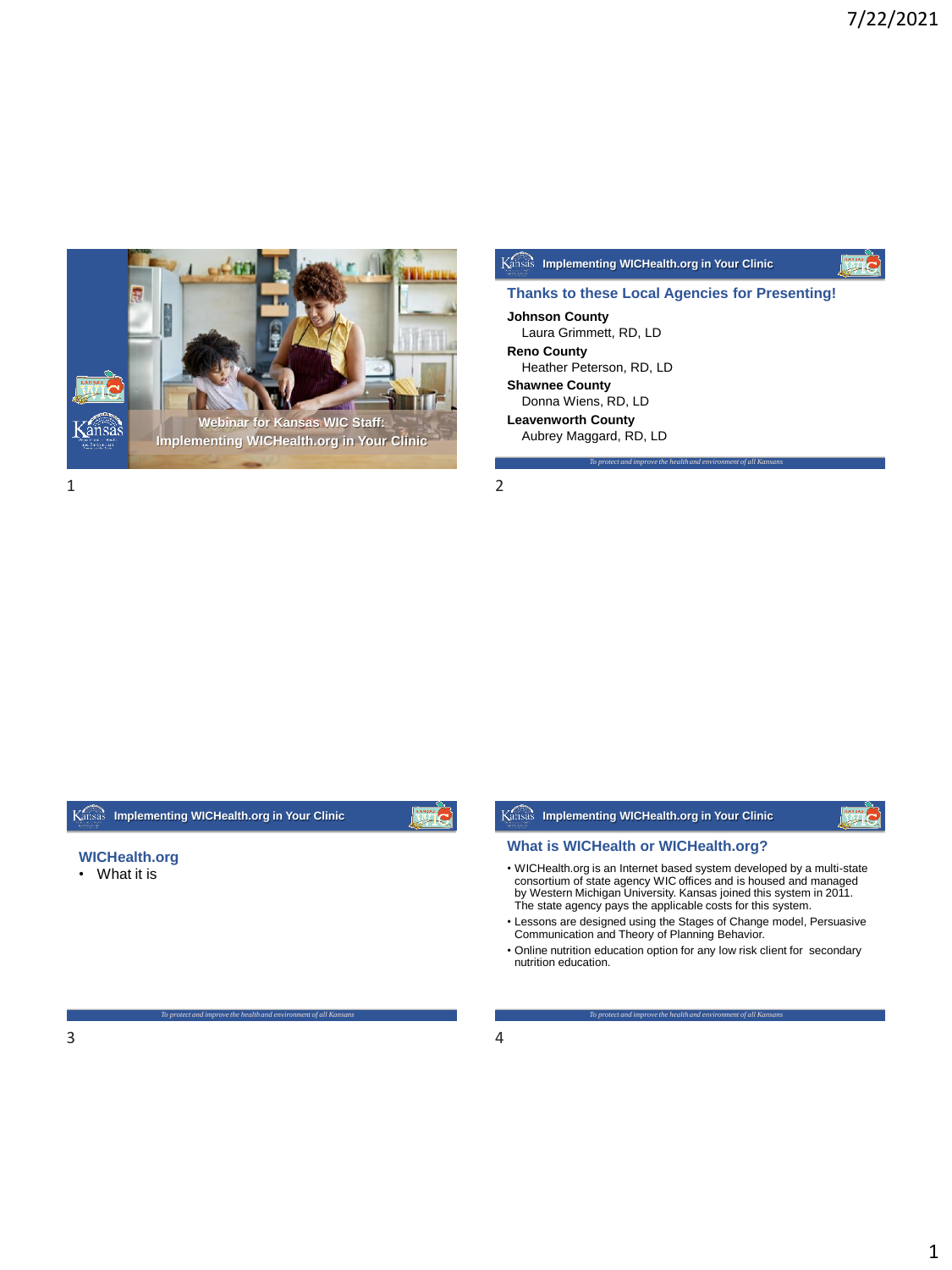#### **Should LA WIC staff have their own WICHealth.org account?**

Yes, all LA WIC staff that will be:

- Scheduling appointments
- Documenting nutrition education
- Assigning wichealth.org ID numbers

need to have their own WICHealth.org account (or share an account) **Send an email to: [help@wichealth.org](mailto:help@wichealth.org) to request an account.** 

*To protect and improve the health and environment of all Kansans*

 $5$  6

# **Implementing WICHealth.org in Your Clinic**

#### **Should LA WIC staff have their own WICHealth.org account? (continued)**

- A supervisor can send a request for accounts for **multiple people** (provide individual email addresses).
- When there is staff turnover, a request will need to be made for a **new** account for the new staff person.
- It is important for staff to have a **staff account** instead of a client account.
- *To protect and improve the health and environment of all Kansans* • A WICHealth.org staff account gives access to **reports** and **more**.

**Implementing WICHealth.org in Your Clinic**

**How can a client set up their own WICHealth.org account?**

[www.wichealth.org](http://www.wichealth.org/)

"Sign Up"

Select Local Agency

Use **eWIC ID** Number to set up account (be sure to give client this number!)

*To protect and improve the health and environment of all Kansans*



*To protect and improve the health and environment of all Kansans*

**account?**

Ask the client if they already have a WICHealth.org account.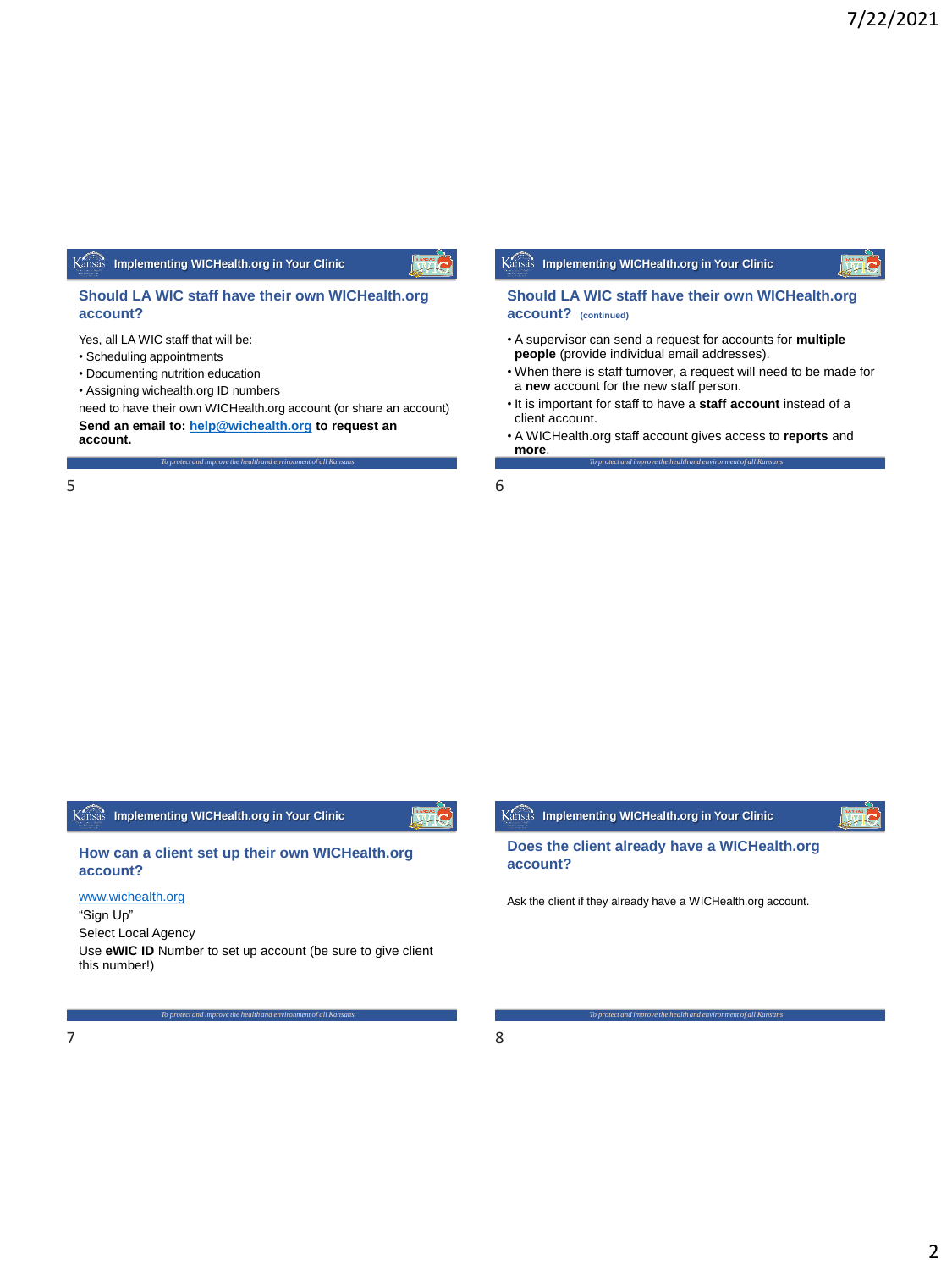## **If the client does not have a WICHealth.org account**

Help the client set up an account.

The client will select their local agency.

The client will use their **eWIC ID number** (not client ID) when setting up the account.

*To protect and improve the health and environment of all Kansans*

# **Implementing WICHealth.org in Your Clinic**

## **eWIC ID is on the Demographics Screen**

|               |                                | Initial Contact Date 12/01/2020 |  |      |
|---------------|--------------------------------|---------------------------------|--|------|
|               | Medicald $# 00102374433$       |                                 |  |      |
|               | First Name Keshea              |                                 |  | MI L |
| • Female Male |                                |                                 |  |      |
|               |                                |                                 |  |      |
|               |                                |                                 |  |      |
|               | Clinic Allen County WIC Clinic |                                 |  |      |
|               |                                |                                 |  |      |

*To protect and improve the health and environment of all Kansans*

 $9 \hspace{2.5cm} 10$ 

## **Implementing WICHealth.org in Your Clinic**

#### **Video Clips to Demonstrate How to Create a Client Account**

Wichealth.org does have video clips available in English and Spanish that demonstrate how to create a client account. Here are links for both videos:

English - <https://vimeo.com/236439607/e772774c78>

Spanish - <https://vimeo.com/424361363/676d7e2538>

Feel free to download the videos to use in your waiting room, include on your website or email to clients.

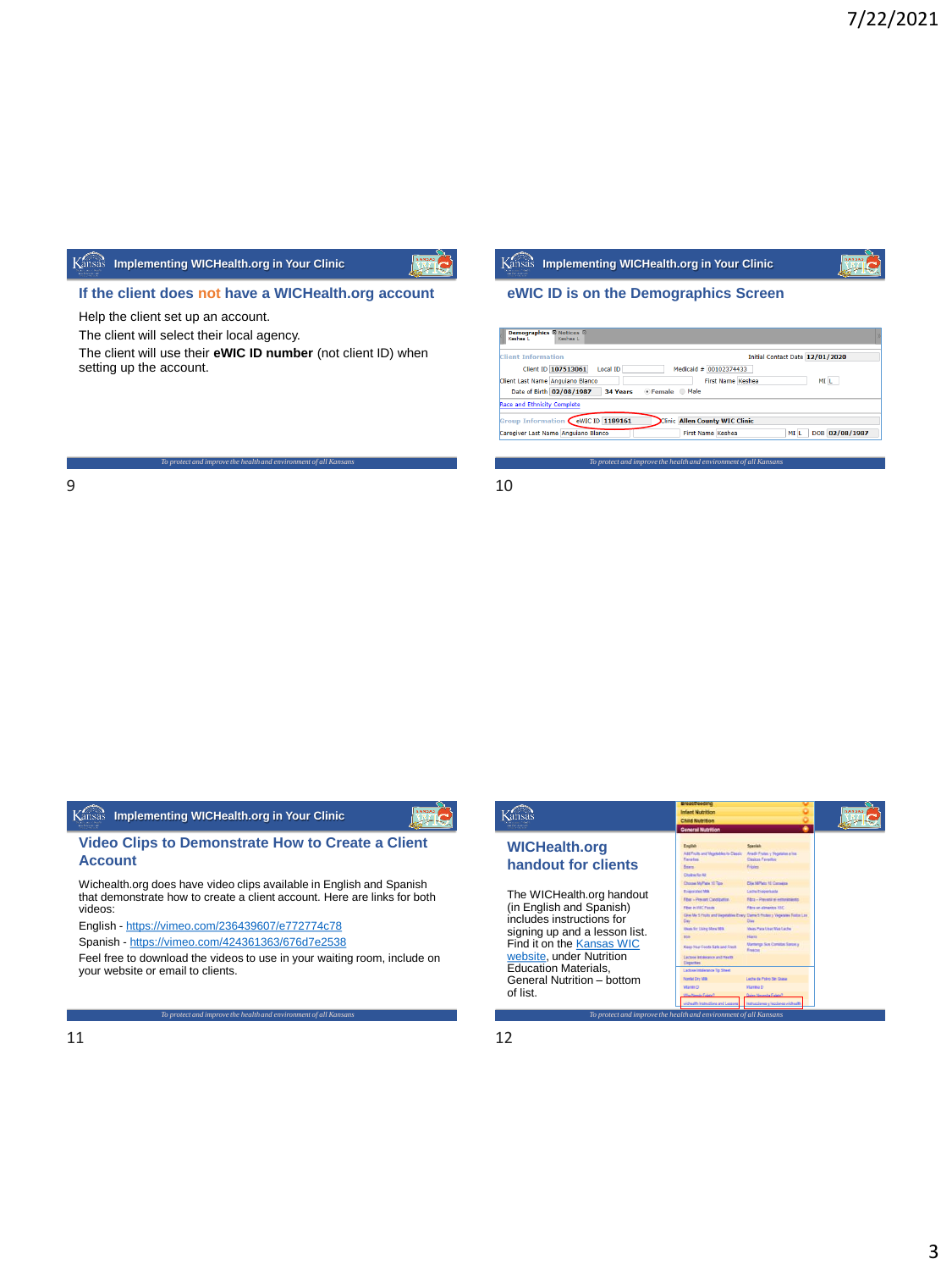

| Kansas | Implementing WICHealth.org in Your Clinic              |  |
|--------|--------------------------------------------------------|--|
|        | Client has a WICHealth.org account.                    |  |
|        | How do I know if the client's eWIC ID is set up as the |  |
|        | <b>WICHealth.org account ID?</b>                       |  |

- Clients can check this by logging into their WICHealth.org account, pulling up the Profile page and checking the ID number.
- Staff can check by clicking on the "View Certificate" button in a lesson completion email. Once that is selected, wichealth.org should open. The Certificate of Completion shows the ID used for that account and for whom the class was completed.
- *To protect and improve the health and environment of all Kansans* • Or staff can use their WICHealth.org Staff Account to look up the client by the ID for the account, email, or username and look at Certificates of Completion for any completed classes.

13 14

**Kansas** Implementing WICHealth.org in Your Clinic



The WICHealth.org account ID **must** be the client's **eWIC ID**!

If the WICHealth.org account ID is not the eWIC ID, the client can<br>change the ID (originally used) to their eWIC ID by pulling up their<br>WICHealth.org Profile page and changing the ID number to the eWIC ID number.

*To protect and improve the health and environment of all Kansans*



*To protect and improve the health and environment of all Kansans*

#### **WICHealth.org**

• How it works with KWIC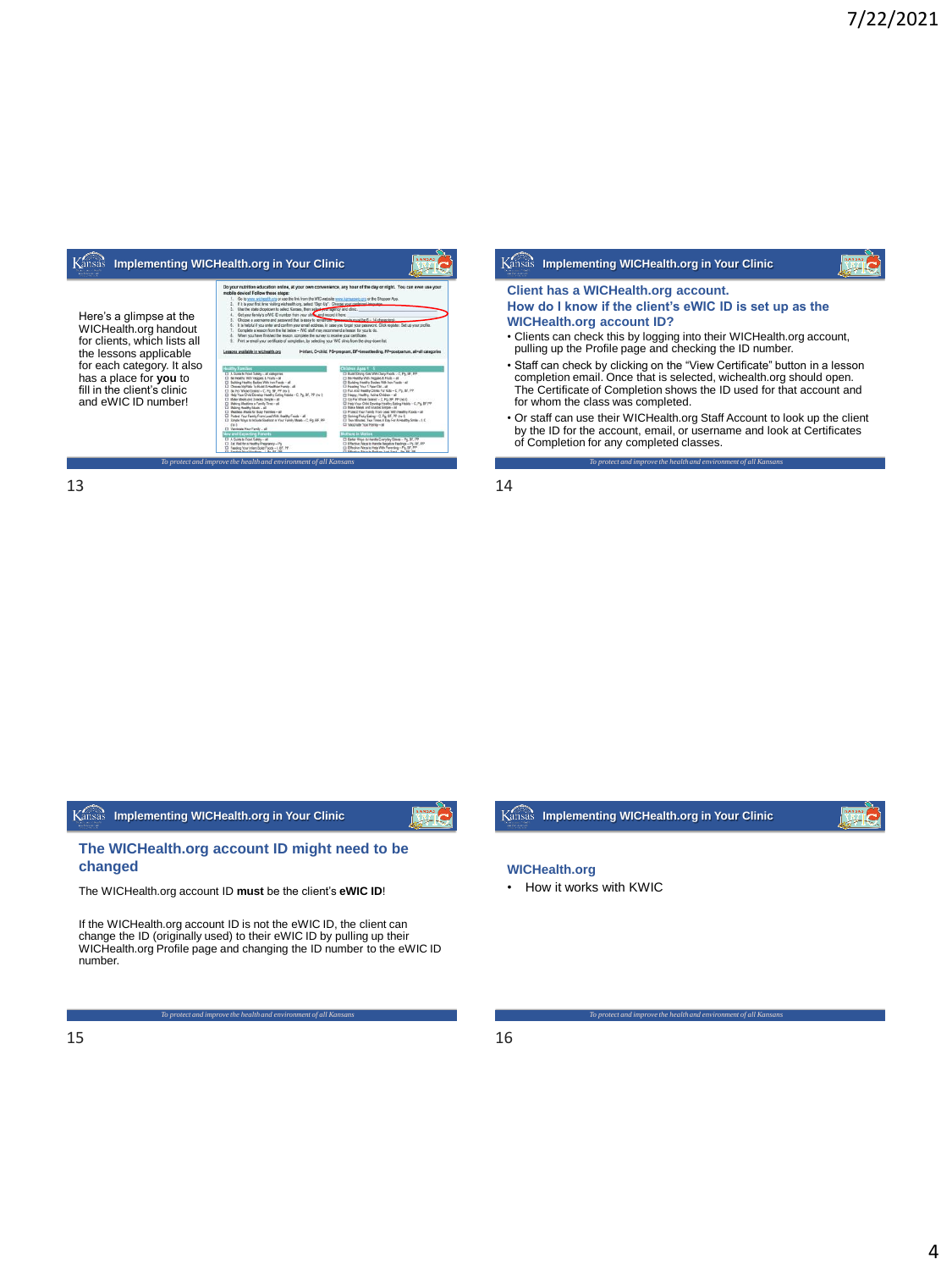#### **Documenting WICHealth.org lesson completion in KWIC**

The WICHealth.org system and our KWIC system can share data that will **AutoDocument** the Client's KWIC Record when they complete a WICHealth.org lesson.

But only works if:

- Client's WICHealth.org ID = eWIC ID
- Client's appointment type = oNE
- *To protect and improve the health and environment of all Kansans* • Client must complete a lesson applicable to their category!

 $17$  and  $18$ 



*To protect and improve the health and environment of all Kansans*

## **Appointment Type is Important for Auto-Documentation and Reporting**

Be sure to make the proper type of appointment for the client. The appointment type is **oNE** (for online Nutrition Education).





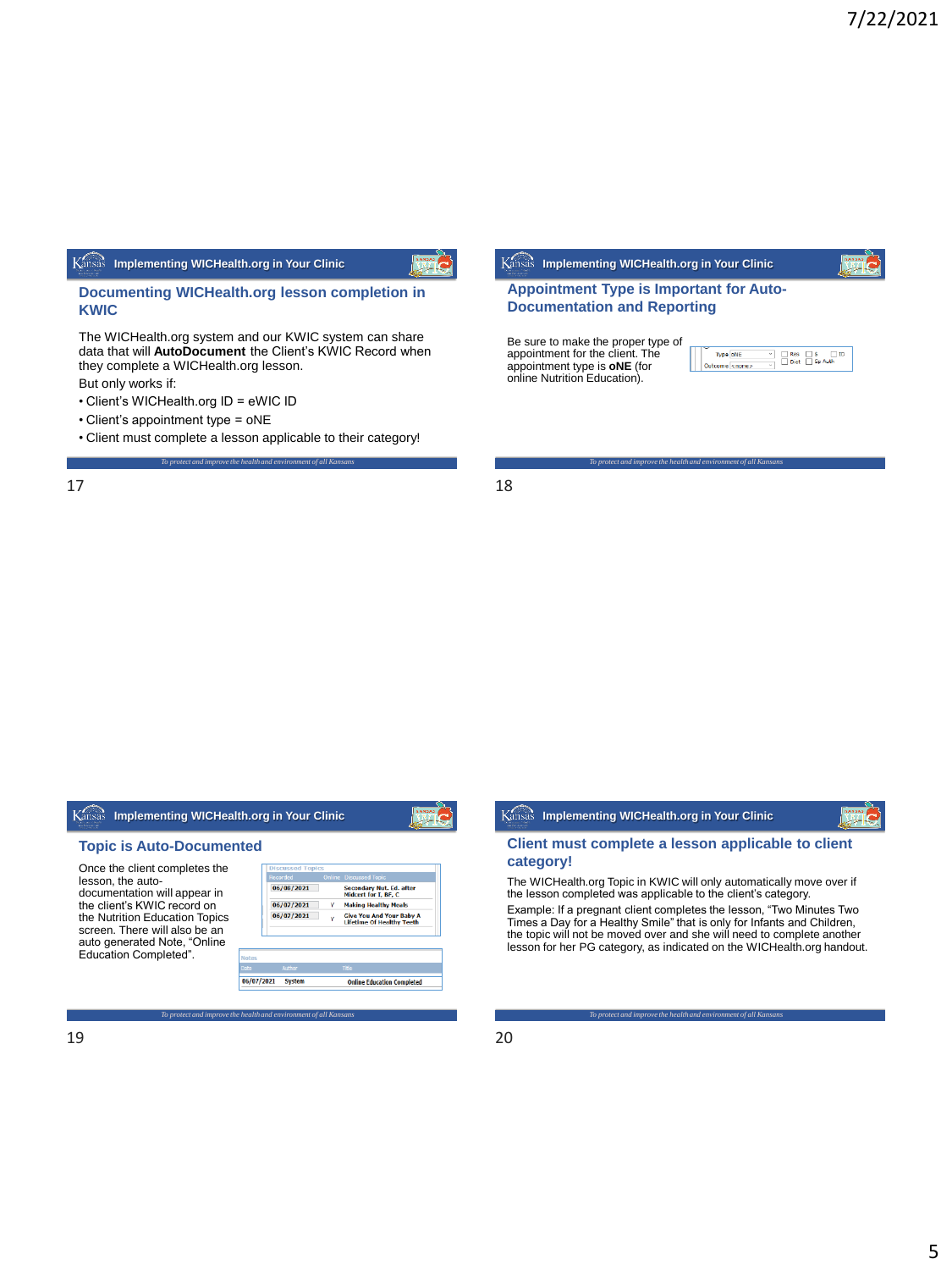#### **Lesson Topic will move over for all in family**

The WICHealth.org Topic in KWIC will be automatically moved over for each person in the family with the same eWIC ID, (if the lesson is applicable to the client category).

*To protect and improve the health and environment of all Kansans*

|  |  |  | sas Implementing WICHealth.org in Your Clinic |  |
|--|--|--|-----------------------------------------------|--|
|--|--|--|-----------------------------------------------|--|

#### **Lesson Topic will move over for all in family, but gets tricky with Fosters!**

Since the Topic in KWIC is automatically moved over for each person in the family with the same eWIC ID, (if the lesson is applicable to the client category), this can cause some confusion with foster families! Each foster child has their own eWIC ID and should have their own<br>WICHealth.org account, so if a foster parent has three foster children,<br>she will have to go into each WICHealth.org account and complete a lesson. OR, you can see that she completed it for one child and **you can manually move over the topic for the others**.

*To protect and improve the health and environment of all Kansans*

21 22

 $K_{a1}$ 

## **Implementing WICHealth.org in Your Clinic**

#### **Online Nutrition Education Report**

Use the **Online Nutrition Education Report** in KWIC to see if clients have completed their WICHealth.org lesson or if they need a reminder.

| <b>Client ID</b> | <b>Client Name</b> | Phone                                                                                                             | <b>Certification Date</b> | <b>Last FUD</b> | <b>Module Date</b> | Module Name                     |
|------------------|--------------------|-------------------------------------------------------------------------------------------------------------------|---------------------------|-----------------|--------------------|---------------------------------|
|                  |                    |                                                                                                                   |                           |                 |                    |                                 |
| 1223214          | Sunny Beach        | (816) 749-3137                                                                                                    | 03/17/2021                | 08/17/2021      |                    |                                 |
| 1223215          |                    | (816) 749-3137                                                                                                    | 03/17/2021                | 08/17/2021      |                    |                                 |
|                  |                    |                                                                                                                   |                           |                 |                    |                                 |
| <b>Client ID</b> | <b>Client Name</b> | Phone                                                                                                             | <b>Certification Date</b> | <b>Last FUD</b> | <b>Module Date</b> | Module Name                     |
|                  |                    |                                                                                                                   |                           |                 |                    |                                 |
| 1001996          | April Green        | (785) 727-3348                                                                                                    | 04/01/2021                | 06/02/2021      | 05/20/2021         | Feeding Your Infant Solid Foods |
| 12232716         | Destiny Green      | (785) 727-3348                                                                                                    | 04/01/2021                | 06/02/2021      | 05/20/2021         | Feeding Your Infant Solid Foods |
|                  |                    | Appointment: 6/9/2021 10:45 AM<br>Jasmine Reach<br>Caregiver Name: Forest Green<br>Appointment: 6/30/2021 1:15 PM |                           |                 |                    |                                 |

*To protect and improve the health and environment of all Kansans*

# **Kansas** Implementing WICHealth.org in Your Clinic

#### **Now What?**

• Call the client to see if there needs to be any changes to the food package

- Move over the "Trigger Topic"
- Mark the "Not Present" box in Issue Benefits
- Issue Benefits
- Mark the appointment as "complete"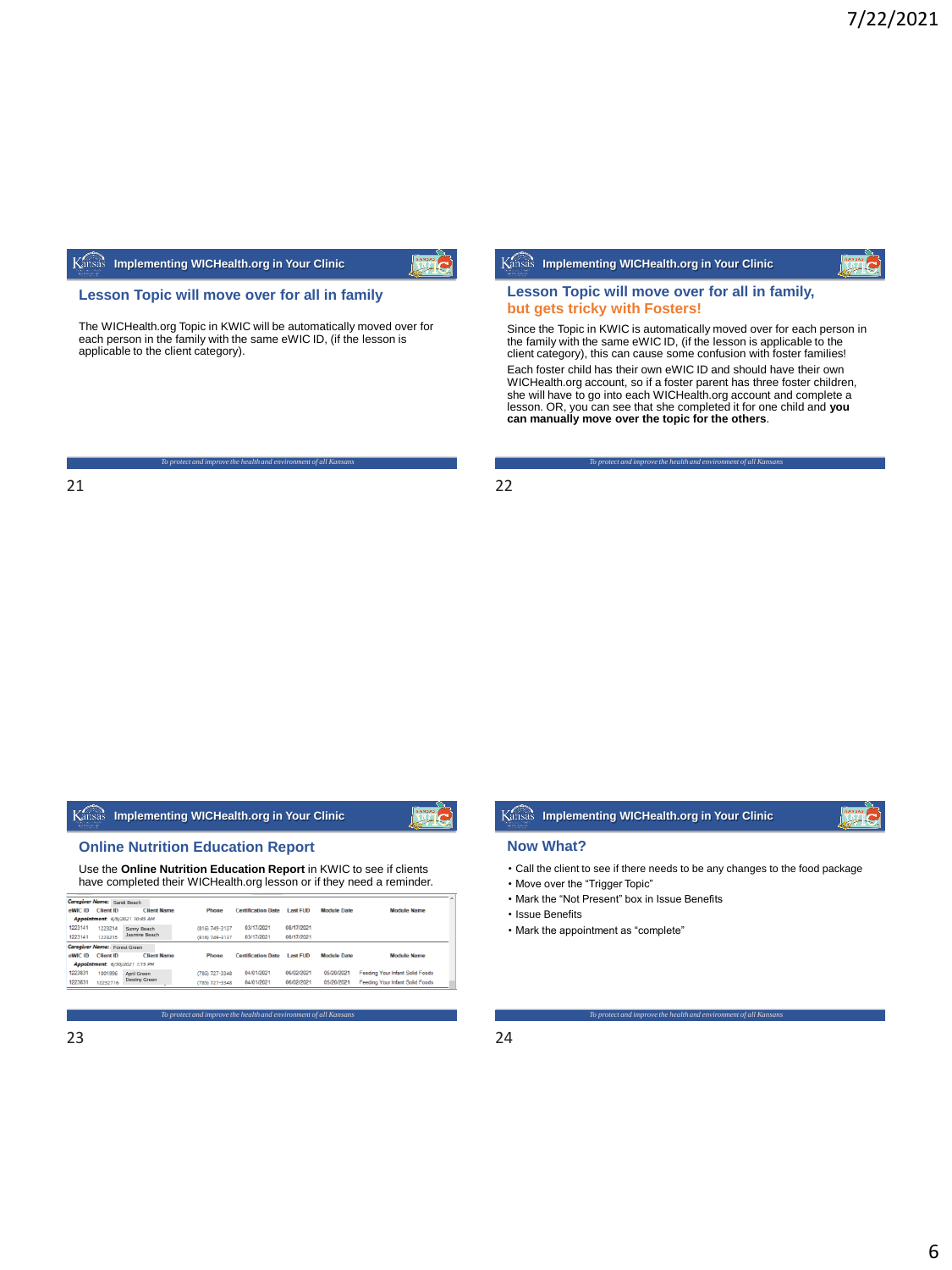**Let's hear some tips from Local Agencies using WICHealth.org! Johnson County** Laura Grimmett, RD, LD **Reno County** Heather Peterson, RD, LD **Shawnee County** Donna Wiens, RD, LD **Leavenworth County** Aubrey Maggard, RD, LD

*To protect and improve the health and environment of all Kansans*

25 26

#### **Implementing WICHealth.org in Your Clinic Tips, continued** Best solution is to select "**Non-Online**" Topics before moving them over<br>for NEI or NE<del>I</del> for NEI or NE+ **Table Topic CR All Coding C Number**<br>slav Nut, Isl. for PIL PP, or before Missert fr FR, or before Midt<br>frest for 1, N1, C iaide to Loud Safety<br>Theddy With Veggies And Louis scing cancers:<br>ads, grains and cereals: ting Calutios<br>By, grains and careals Breastfeading<br>Caldium<br>Cheking hazards id Strong Kids With Dairy Foods<br>Iding Healthy Bodies With Iron Foods een WIC hoods and healt This will limit your options from "All" to only "Non-Online" so that you can't make that mistake. hazards<br>Wilate To Build A Mealthier Fam ten WIC foods and h *To protect and improve the health and environment of all Kansans*

| Kansas Implementing WICHealth.org in Your Clinic |
|--------------------------------------------------|

#### **Trouble Shooting**

WICHealth.org lesson.

07/08/2021 5 V Solving Picky Eating

an NEI:

**Discussed Topic** 

 $07/08/2021$ 

07/08/2021

**Tips**

Occasionally, you may hear from a client who is experiencing difficulties logging in.

*To protect and improve the health and environment of all Kansans*

**Discussed Topic** 

07/08/2021 15

 $07/08/2021$ 

07/08/2021 15

d T

Fruits and vegetables

Secondary Nut. Ed. afte<br>Midcert for I, BF, C

**Choosy Eater** 

Don't move over any topic that is identified as "online" unless it was a

For example, **don't** do this for **Do this instead!** 

ssed Topic

Secondary Nut. Ed. after<br>Midcert for I, BF, C

Fruits and vegetables

**Implementing WICHealth.org in Your Clinic**

- 1. Please direct the client to the wichealth.org Log In page. Have her first select "Trouble Signing In". From there she will be able to retrieve and reset her login info via email or by entering her state, eWIC ID and the answer to her security question.
- 2. If she is still unable to access her account, have her click the "Help" button located on the bottom right corner of the page and have her submit what she is having trouble with, her username, and/or her eWIC ID. She can also email <u>[help@wichealth.org](mailto:help@wichealth.org) </u>and include the same<br>information. WICHealth.org helpdesk staff will respond as quickly as possible, usually within 24 hours.